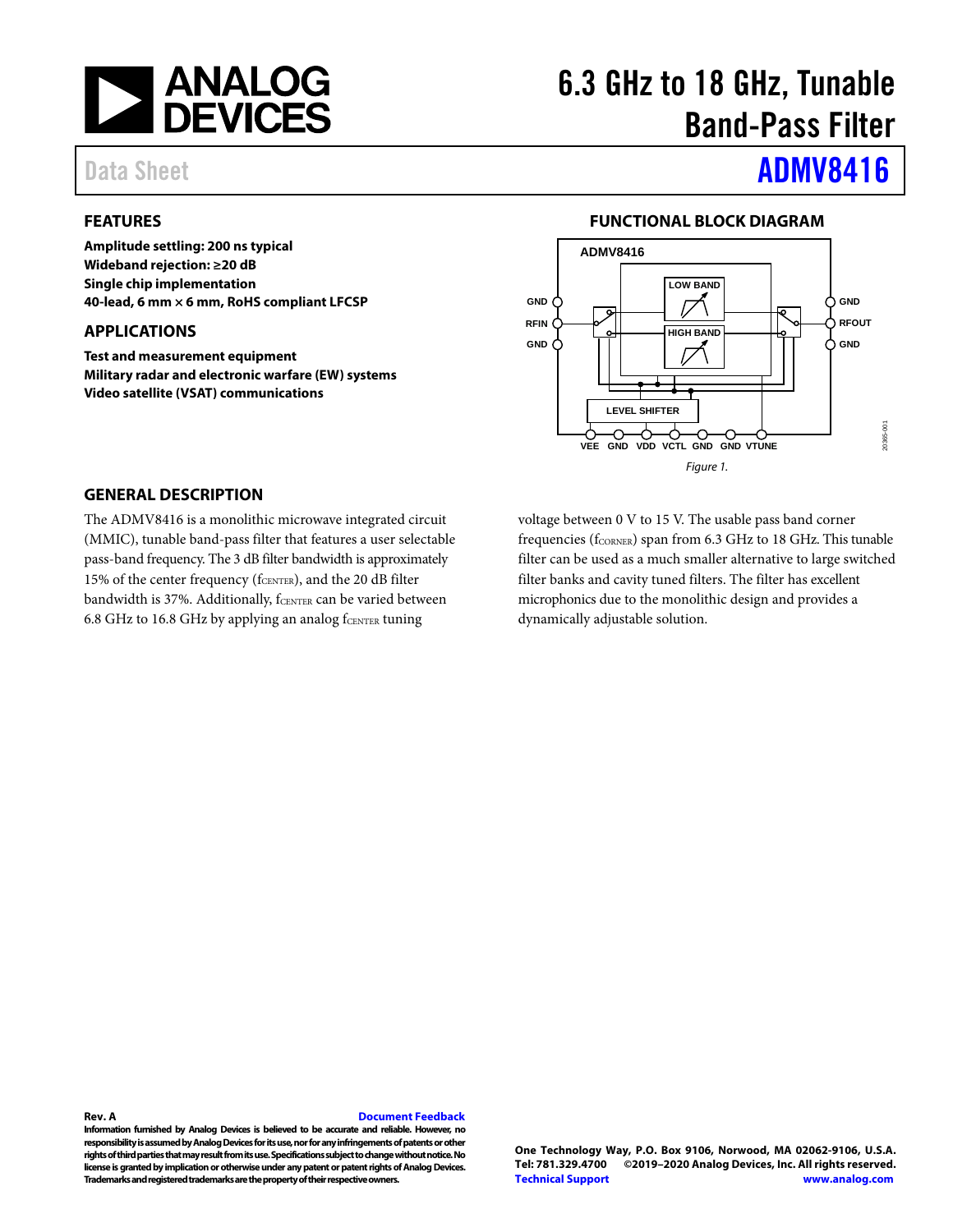# TABLE OF CONTENTS

### <span id="page-1-0"></span>**REVISION HISTORY**

### **10/2020—Rev. 0 to Rev. A** Changes to Product Title and General Description Section....... 1 Changes to Frequency Range Parameters, Table 1....................... 3 Changes to Frequency Range Parameters, Table 2....................... 4

Changes to Theory of Operation Section.................................... 16

#### **7/2019—Revision 0: Initial Version**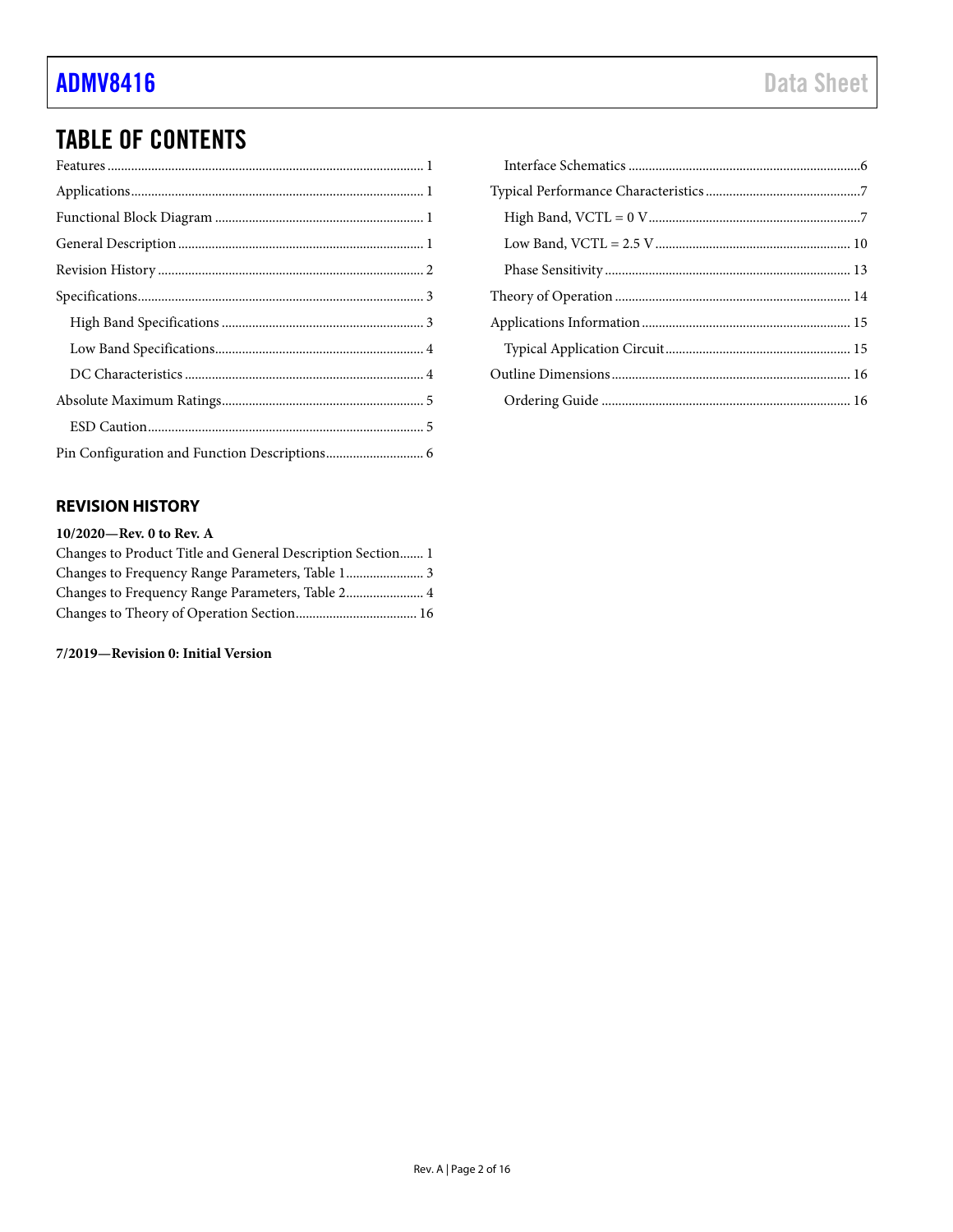# <span id="page-2-0"></span>**SPECIFICATIONS**

## <span id="page-2-1"></span>**HIGH BAND SPECIFICATIONS**

T<sub>A</sub> = 25°C, VTUNE is swept from 0 V to 15 V, VDD = 5 V, VEE = -5 V, and VCTL = 0 V, unless otherwise noted.

### **Table 1.**

| <b>Parameter</b>                     | Min  | <b>Typ</b>              | <b>Max</b> | Unit   | <b>Test Conditions/Comments</b>               |
|--------------------------------------|------|-------------------------|------------|--------|-----------------------------------------------|
| <b>FREQUENCY RANGE</b>               |      |                         |            |        |                                               |
| <b>f</b> CENTER                      | 12.6 |                         | 16.8       | GHz    |                                               |
| 3 dB f <sub>CORNER</sub>             | 11.6 |                         | 18         | GHz    |                                               |
| <b>FILTER BANDWIDTH</b>              |      |                         |            |        |                                               |
| 3 dB                                 |      | 16                      |            | $\%$   |                                               |
| 20dB                                 |      | 37                      |            | $\%$   |                                               |
| <b>WIDEBAND REJECTION</b>            |      |                         |            |        |                                               |
| Low-Side                             |      | $0.8 \times f_{CENTER}$ |            | dB     | $\geq$ 20 dB                                  |
| High-Side                            |      | $1.17 \times f$ CENTER  |            | dB     | $\geq$ 20 dB                                  |
| Re-Entry                             |      | $>40$                   |            | GHz    | $\leq$ 30 dB                                  |
| LOSS                                 |      |                         |            |        |                                               |
| <b>Insertion Loss</b>                |      | 8                       |            | dB     |                                               |
| <b>Return Loss</b>                   |      | 8.5                     |            | dB     |                                               |
| <b>DYNAMIC PERFORMANCE</b>           |      |                         |            |        |                                               |
| Input Third-Order Intercept (IP3)    |      | 38                      |            | dBm    |                                               |
| Input Power at 5° Shift in Insertion |      | $>20$                   |            | dBm    | $VTUNE = 0 V$                                 |
| Phase                                |      |                         |            |        |                                               |
| <b>Group Delay Flatness</b>          |      | 0.1                     |            | ns     | $VTUNE = 0 V$                                 |
| <b>Phase Sensitivity</b>             |      | 0.7                     |            | Rad/V  |                                               |
| Amplitude Settling                   |      | 200                     |            | ns     | Time to settle to minimum insertion loss,     |
|                                      |      |                         |            |        | within $\leq$ 0.5 dB of static insertion loss |
| <b>Drift Rate</b>                    |      | $-2.17$                 |            | MHz/°C |                                               |
| <b>Tuning Sensitivity</b>            |      | 417                     |            | MHz/V  |                                               |
| RESIDUAL PHASE NOISE                 |      |                         |            |        |                                               |
| 1 MHz Offset                         |      | $-160$                  |            | dBc/Hz |                                               |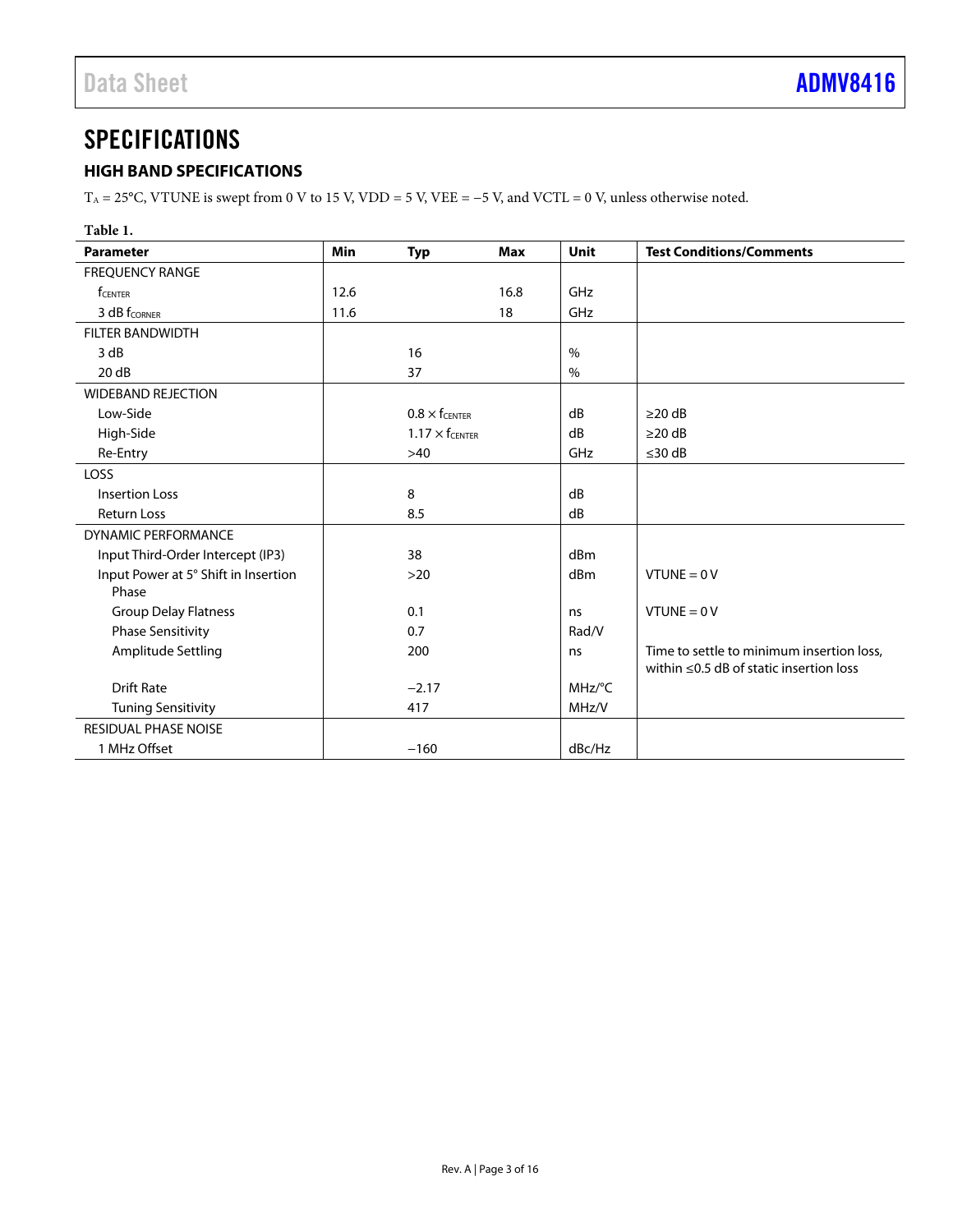## <span id="page-3-0"></span>**LOW BAND SPECIFICATIONS**

T<sub>A</sub> = 25°C, VTUNE is swept from 0 V to 15 V, VDD = 5 V, VEE =  $-5$  V, and VCTL = 2.5 V, unless otherwise noted.

| Table 2.                                      |            |                       |            |        |                                                                                            |
|-----------------------------------------------|------------|-----------------------|------------|--------|--------------------------------------------------------------------------------------------|
| <b>Parameter</b>                              | <b>Min</b> | <b>Typ</b>            | <b>Max</b> | Unit   | <b>Test Conditions/Comments</b>                                                            |
| <b>FREQUENCY RANGE</b>                        |            |                       |            |        |                                                                                            |
| <b>f</b> CENTER                               | 6.8        |                       | 12         | GHz    |                                                                                            |
| 3 dB f <sub>CORNER</sub>                      | 6.3        |                       | 12.8       | GHz    |                                                                                            |
| <b>FILTER BANDWIDTH</b>                       |            |                       |            |        |                                                                                            |
| 3 dB                                          |            | 15                    |            | $\%$   |                                                                                            |
| 20dB                                          |            | 37                    |            | $\%$   |                                                                                            |
| <b>WIDEBAND REJECTION</b>                     |            |                       |            |        |                                                                                            |
| Low-Side                                      |            | $0.8 \times$ fcenter  |            | dB     | $\geq$ 20 dB                                                                               |
| High-Side                                     |            | $1.16 \times$ fcenter |            | dB     | $\geq$ 20 dB                                                                               |
| Re-Entry                                      |            | $>40$                 |            | GHz    | ≤30 $dB$                                                                                   |
| LOSS                                          |            |                       |            |        |                                                                                            |
| <b>Insertion Loss</b>                         |            | 8                     |            | dB     |                                                                                            |
| <b>Return Loss</b>                            |            | 7.7                   |            | dB     |                                                                                            |
| <b>DYNAMIC PERFORMANCE</b>                    |            |                       |            |        |                                                                                            |
| Input IP3                                     |            | 34                    |            | dBm    |                                                                                            |
| Input Power at 5° Shift in Insertion<br>Phase |            | 13                    |            | dBm    | $VTUNE = 0 V$                                                                              |
| <b>Group Delay Flatness</b>                   |            | 0.20                  |            | ns     | $VTUNE = 0 V$                                                                              |
| <b>Phase Sensitivity</b>                      |            | 1.21                  |            | Rad/V  |                                                                                            |
| Amplitude Settling                            |            | 200                   |            | ns     | Time to settle to minimum insertion loss,<br>within $\leq$ 0.5 dB of static insertion loss |
| <b>Drift Rate</b>                             |            | $-0.71$               |            | MHz/°C |                                                                                            |
| <b>Tuning Sensitivity</b>                     |            | 421                   |            | MHz/V  |                                                                                            |
| <b>RESIDUAL PHASE NOISE</b>                   |            |                       |            |        |                                                                                            |
| 1 MHz Offset                                  |            | $-162$                |            | dBc/Hz |                                                                                            |

## <span id="page-3-1"></span>**DC CHARACTERISTICS**

### **Table 3.**

| <b>Parameter</b>                   | <b>Min</b> | <b>Typ</b> | <b>Max</b> | <b>Unit</b> | <b>Test Conditions/Comments</b> |
|------------------------------------|------------|------------|------------|-------------|---------------------------------|
| <b>f</b> CENTER Tuning             |            |            |            |             |                                 |
| <b>VTUNE Voltage</b>               | 0          |            | 15         | v           |                                 |
| Current (ITUNE)                    |            |            | ±1         | μA          |                                 |
| <b>BAND CONTROL VOLTAGE (VCTL)</b> |            |            |            |             |                                 |
| Input Voltage                      |            |            |            |             |                                 |
| Low                                | 0          |            | 0.8        | v           | 0 V for high band select        |
| High                               | 2          | 2.5        | 3          | v           | 2.5 V for low band select       |
| Current                            |            |            |            | μA          |                                 |
| <b>SUPPLY VOLTAGES</b>             |            |            |            |             |                                 |
| Negative (VEE)                     | $-5.5$     | $-5$       |            | v           |                                 |
| Positive (VDD)                     |            | 5          | 5.5        | v           |                                 |
| <b>SUPPLY CURRENTS</b>             |            |            |            |             |                                 |
| Negative (IEE)                     |            | 0.7        |            | mA          |                                 |
| Positive (I <sub>DD</sub> )        |            |            |            | mA          |                                 |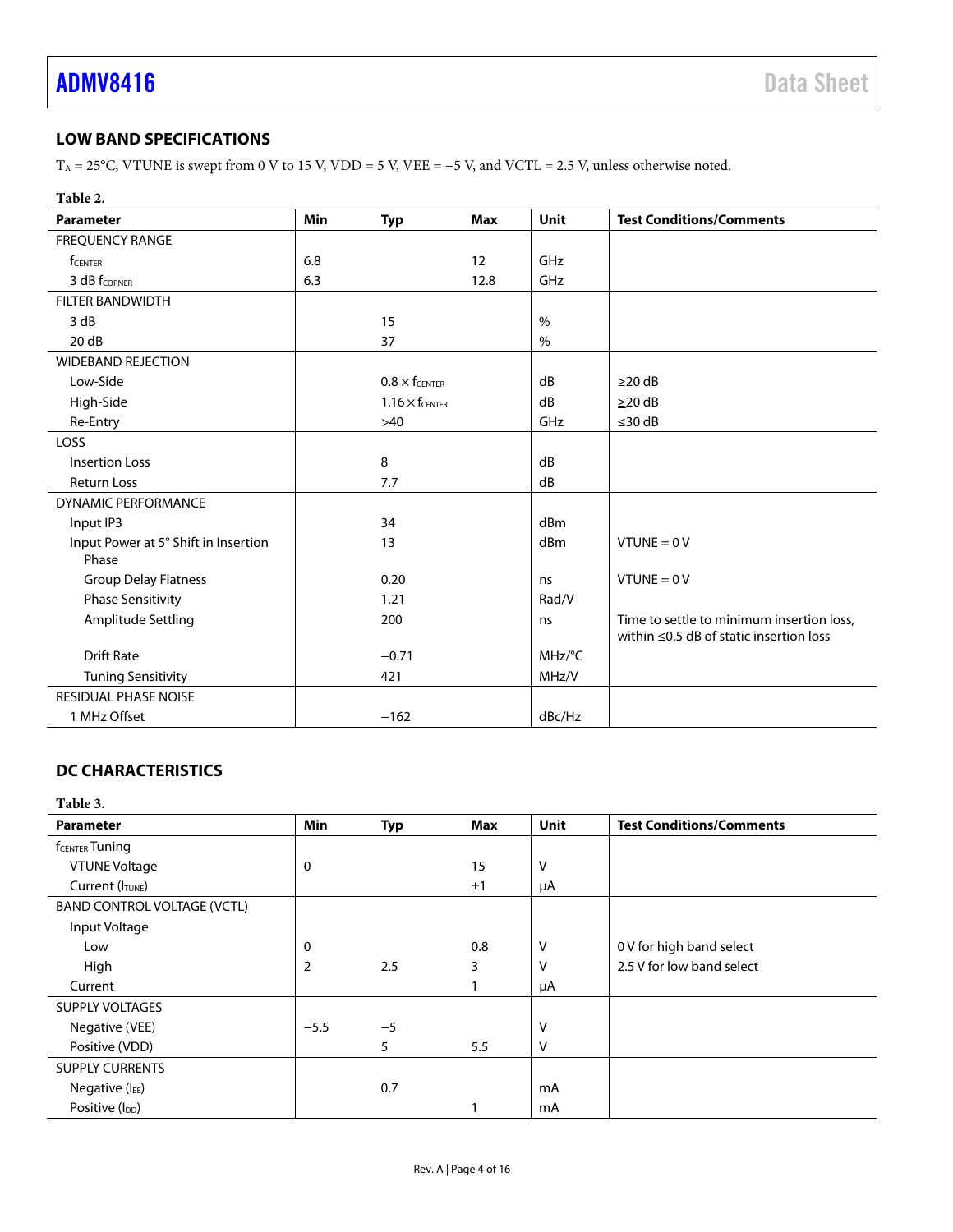# <span id="page-4-0"></span>ABSOLUTE MAXIMUM RATINGS

### **Table 4.**

| <b>Parameter</b>                                                                           | Rating                              |
|--------------------------------------------------------------------------------------------|-------------------------------------|
| Tuning                                                                                     |                                     |
| <b>VTUNE</b>                                                                               | $-0.5$ V to $+15$ V                 |
| <b>TUNE</b>                                                                                | $±1 \mu A$                          |
| <b>Supply Voltages</b>                                                                     |                                     |
| <b>VFF</b>                                                                                 | $-5.6V$                             |
| <b>VDD</b>                                                                                 | 5.6V                                |
| <b>VCTL</b>                                                                                | $-0.5$ V to VDD $+0.5$ V            |
| <b>RF Input Power</b>                                                                      |                                     |
| 2 GHz to 50 GHz                                                                            | 27 dBm                              |
| 0.5 GHz to 2 GHz                                                                           | 19 dBm                              |
| $0$ GHz to 0.5 GHz                                                                         | 6 dBm                               |
| Hot Switch Input Power                                                                     |                                     |
| 2 GHz to 50 GHz                                                                            | 24 dBm                              |
| 0.5 GHz to 2 GHz                                                                           | 16 dBm                              |
| 0 GHz to 0.5 GHz                                                                           | 3 dBm                               |
| Temperature                                                                                |                                     |
| Operating                                                                                  | $-40^{\circ}$ C to $+85^{\circ}$ C  |
| Storage Temperature                                                                        | $-65^{\circ}$ C to $+150^{\circ}$ C |
| Junction for 1 Million Mean Times<br><b>Between Failures (MTTF)</b>                        | 150°C                               |
| Nominal Junction ( $T_{\text{PADDLE}} = 85^{\circ}C$ ,<br>input power $(P_{IN}) = 23$ dBm) | $150^{\circ}$ C                     |
| Electrostatic Discharge (ESD) Rating                                                       |                                     |
| Human Body Model (HBM)                                                                     | 250 V                               |
| Field Induced Charge Device Model<br>(FICDM)                                               | 1250 V                              |
| Moisture Sensitivity Level (MSL) Rating                                                    | MSL3                                |

Stresses at or above those listed under Absolute Maximum Ratings may cause permanent damage to the product. This is a stress rating only; functional operation of the product at these or any other conditions above those indicated in the operational section of this specification is not implied. Operation beyond the maximum operating conditions for extended periods may affect product reliability.

### <span id="page-4-1"></span>**ESD CAUTION**



ESD (electrostatic discharge) sensitive device. Charged devices and circuit boards can discharge without detection. Although this product features patented or proprietary protection circuitry, damage may occur on devices subjected to high energy ESD. Therefore, proper ESD precautions should be taken to avoid performance degradation or loss of functionality.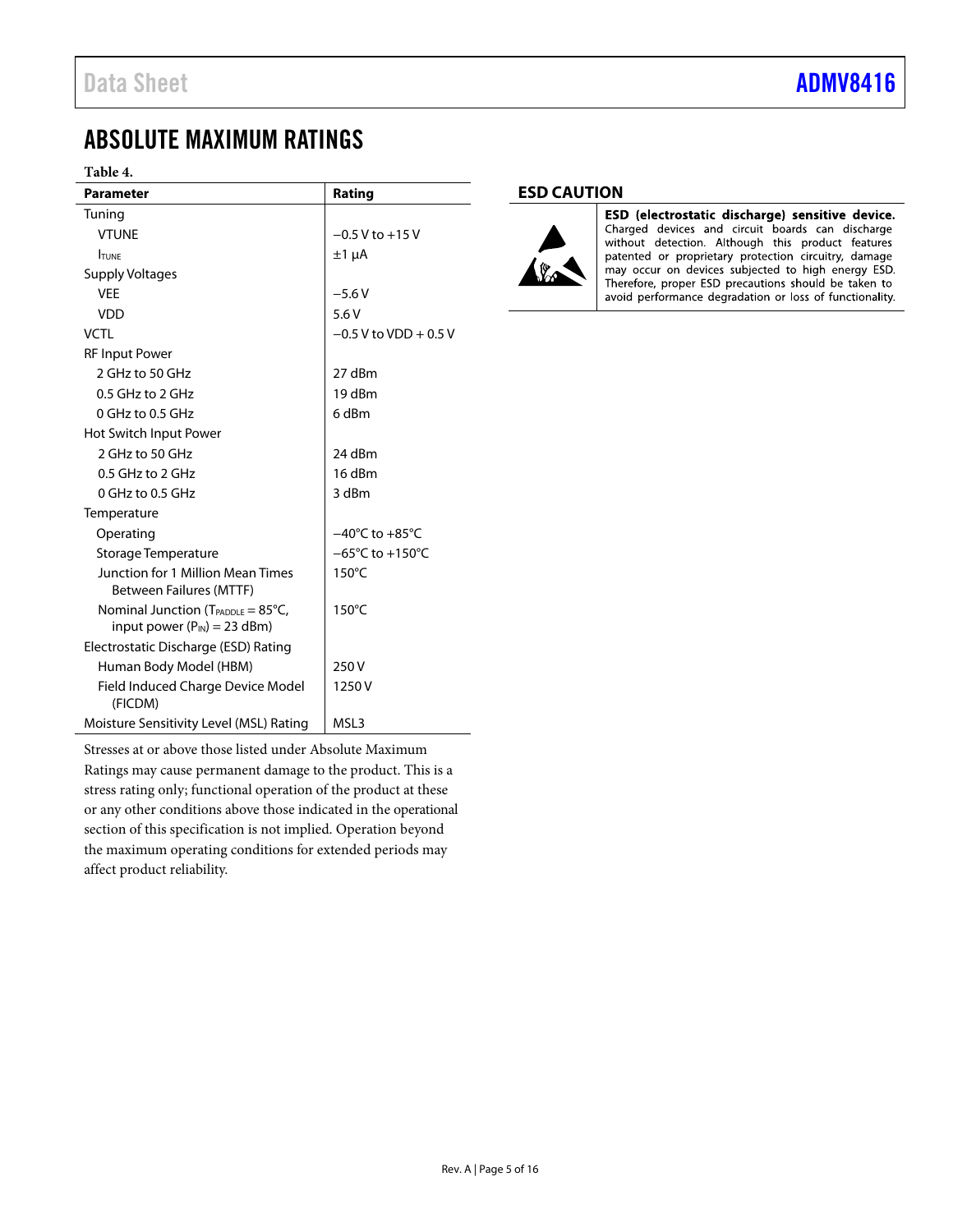# <span id="page-5-0"></span>PIN CONFIGURATION AND FUNCTION DESCRIPTIONS



*Figure 2. Pin Configuration*

#### **Table 5. Pin Function Descriptions**

| Pin No.                      | <b>Mnemonic</b> | <b>Description</b>                                                                                                                               |
|------------------------------|-----------------|--------------------------------------------------------------------------------------------------------------------------------------------------|
| 1 to 3, 7 to 10, 14, 17, 20, | <b>NC</b>       | No Connect. These pins are not connected internally. All data shown within was measured with                                                     |
| 21 to 24, 28 to 40           |                 | these pins connected to RF and dc ground externally.                                                                                             |
| 4, 6, 12, 16, 18, 25, 27     | <b>GND</b>      | Ground. Connect these pins to RF and dc ground.                                                                                                  |
| 5                            | <b>RFIN</b>     | RF Input. This pin is dc-coupled and matched to 50 $\Omega$ . Blocking capacitors are required if the RF<br>line potential is not equal to 0 V.  |
| 11                           | <b>VEE</b>      | Negative Supply Voltage. VEE is -5 V.                                                                                                            |
| 13                           | <b>VDD</b>      | Positive Supply Voltage. VDD is 5 V.                                                                                                             |
| 15                           | <b>VCTL</b>     | Control Voltage for Band Selection. The band-pass filter is in the high band when VCTL = 0 V and in<br>the low band when $VCTL = 2.5 V$ .        |
| 19                           | <b>VTUNE</b>    | Center Frequency Control Voltage of the Band-Pass Filter. The voltage can vary from 0 V to 15 V.                                                 |
| 26                           | <b>RFOUT</b>    | RF Output. This pin is dc-coupled and matched to 50 $\Omega$ . Blocking capacitors are required if the<br>RF line potential is not equal to 0 V. |
|                              | EPAD            | Exposed Pad. Connect the EPAD to RF and dc ground.                                                                                               |

#### <span id="page-5-1"></span>**INTERFACE SCHEMATICS**



*Figure 3. VCTL and VDD Interface Schematic*



*Figure 4. VTUNE Interface Schematic*



*Figure 5. VEE Interface Schematic*



*Figure 6. GND Interface Schematic*



*Figure 7. RFIN and RFOUT Interface Schematic*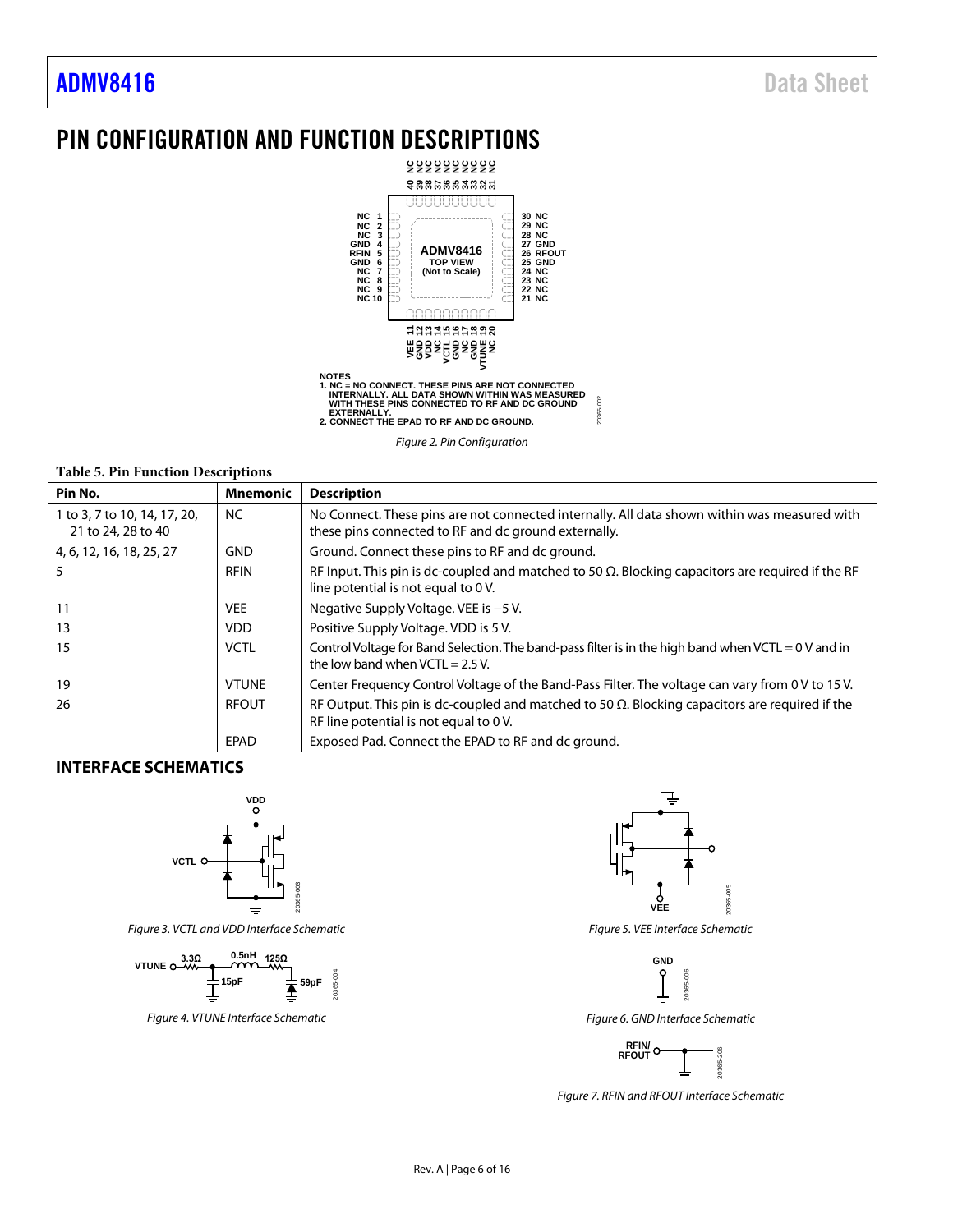# <span id="page-6-0"></span>TYPICAL PERFORMANCE CHARACTERISTICS

<span id="page-6-1"></span>

*Figure 8. Broadband Insertion Loss vs. RF Frequency at Various Voltages*



*Figure 9. Insertion Loss vs. RF Frequency at Various Voltages*



*Figure 10. Minimum Insertion Loss vs. RF Frequency at Various Temperatures, VTUNE = 7 V*



*Figure 11. Broadband Return Loss vs. RF Frequency at Various Voltages and S11 and S22*



*Figure 12. Return Loss vs. RF Frequency at Various Voltages and S11 and S22*



*Figure 13. Return Loss vs. RF Frequency at Various Temperatures and S11 and S22, VTUNE = 7 V*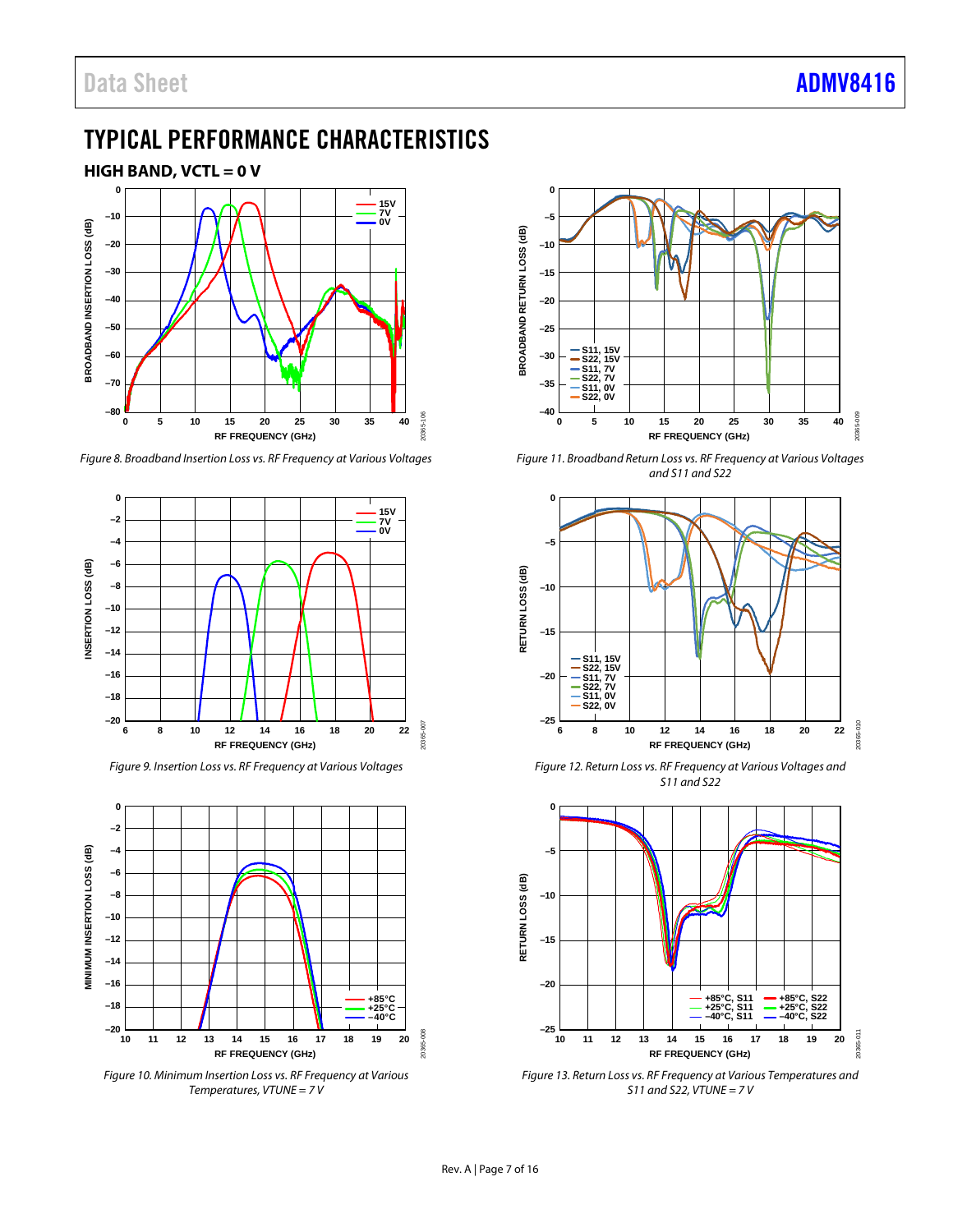# [ADMV8416](https://www.analog.com/ADMV8416?doc=ADMV8416.pdf) Data Sheet







*Figure 15. 3 dB Bandwidth vs. VTUNE at Various Temperatures*



*Figure 16. Insertion Loss vs. VTUNE at Various Temperatures*



*Figure 17. Maximum Return Loss in a 2 dB Bandwidth vs. VTUNE at Various Temperatures*



*Figure 18. High-Side Rejection Ratio vs. VTUNE at Various Temperatures and 20 dB and 35 dB*



*Figure 19. Low-Side Rejection Ratio vs. VTUNE at Various Temperatures and 20 dB and 35 dB*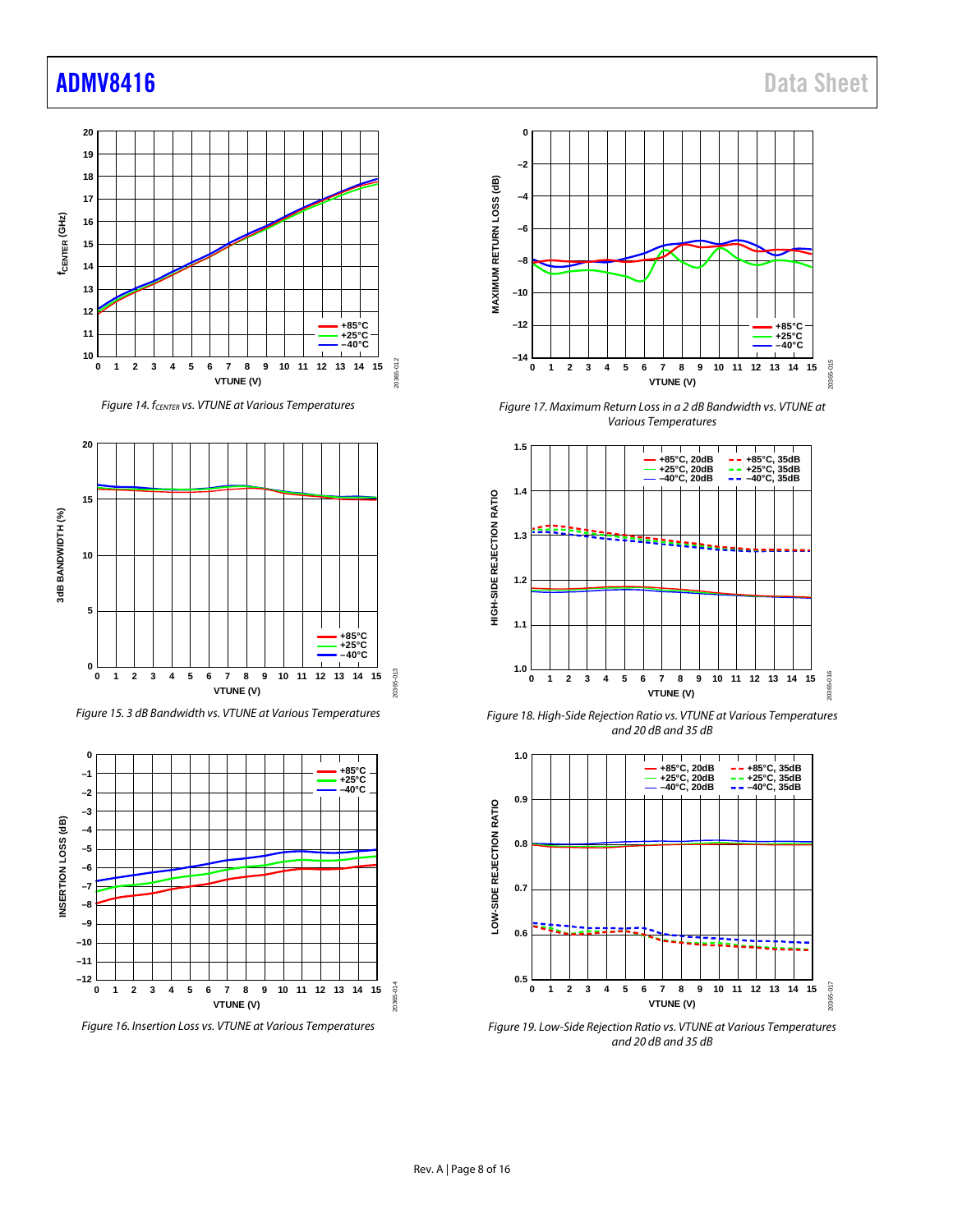# Data Sheet **[ADMV8416](https://www.analog.com/ADMV8416?doc=ADMV8416.pdf)**

#### **600 500** TUNING SENSITIVITY (MHZ/V) **TUNING SENSITIVITY (MHz/V) 400 300 200 100 +85°C +25°C –40°C 0** 20365-018 20365-018 **0 1 2 3 4 5 6 7 8 9 10 11 12 13 14 15 1 2 3 4 5 6 7 8 9 10 11 12 13 14 VTUNE (V)**

*Figure 20. Tuning Sensitivity vs. VTUNE at Various Temperatures*



*Figure 21. Group Delay vs. VTUNE at Various Temperatures*



*Figure 22. Group Delay vs. RF Frequency at Various VTUNE*



*Figure 23. Input IP3 vs. VTUNE at Various Temperatures, Input Power = 20 dBm*



*Figure 24. Residual Phase Noise vs. Offset Frequency at Various VTUNE*



*Figure 25. Phase Shift vs. Input Power at Various VTUNE*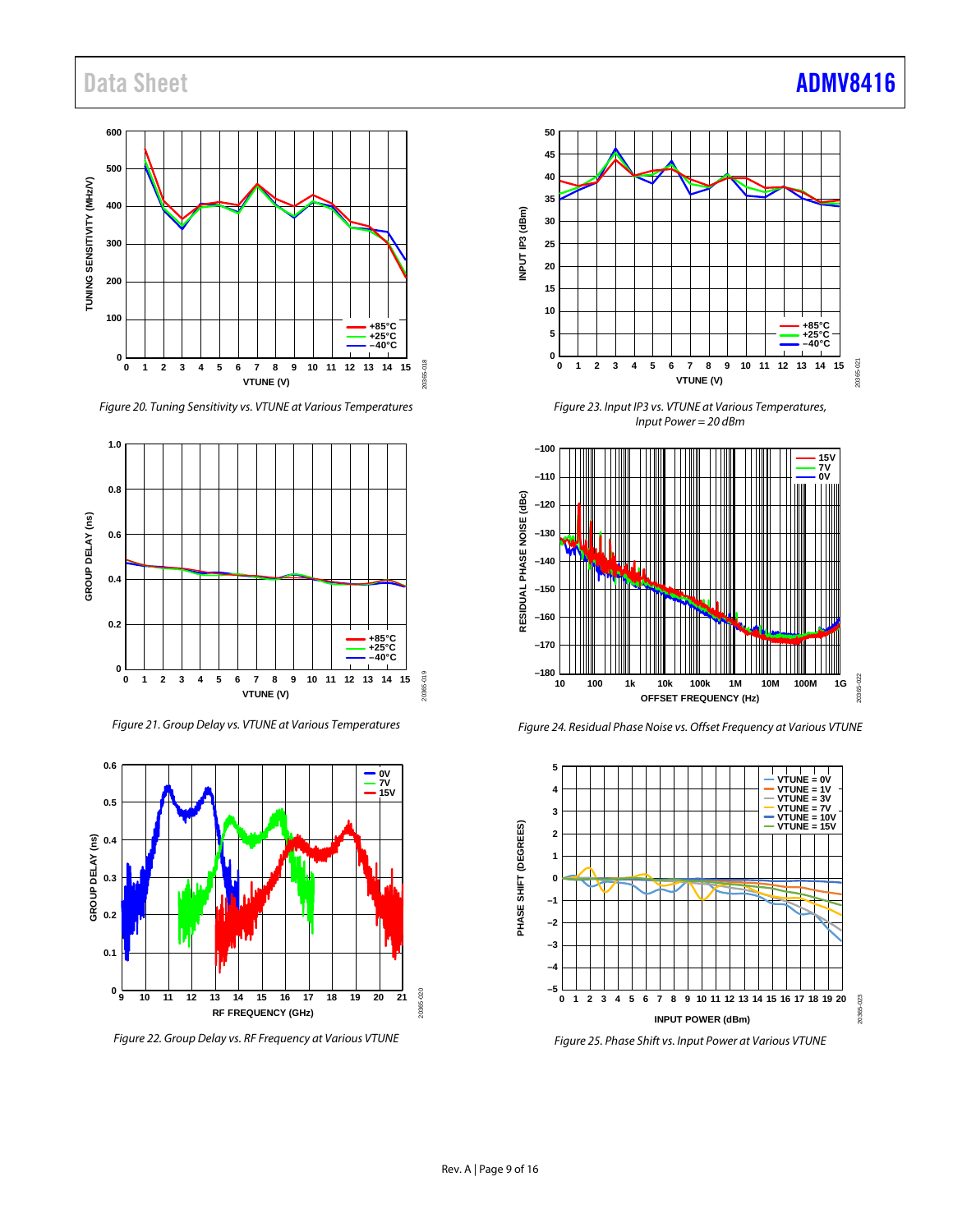# [ADMV8416](https://www.analog.com/ADMV8416?doc=ADMV8416.pdf) Data Sheet

### <span id="page-9-0"></span>**LOW BAND, VCTL = 2.5 V**



*Figure 26. Broadband Insertion Loss vs. RF Frequency at Various Voltages*



*Figure 27. Insertion Loss vs. RF Frequency at Various Voltages*



*Figure 28. Minimum Insertion Loss vs. RF Frequency at Various Temperatures, VTUNE = 7 V*



*Figure 29. Broadband Return Loss vs. RF Frequency at Various Voltages and S11 and S22*



*Figure 30. Return Loss vs. RF Frequency at Various Voltages and S11 and S22*



*Figure 31. Return Loss vs. RF Frequency at Various Temperatures and S11 and S22, VTUNE = 7 V*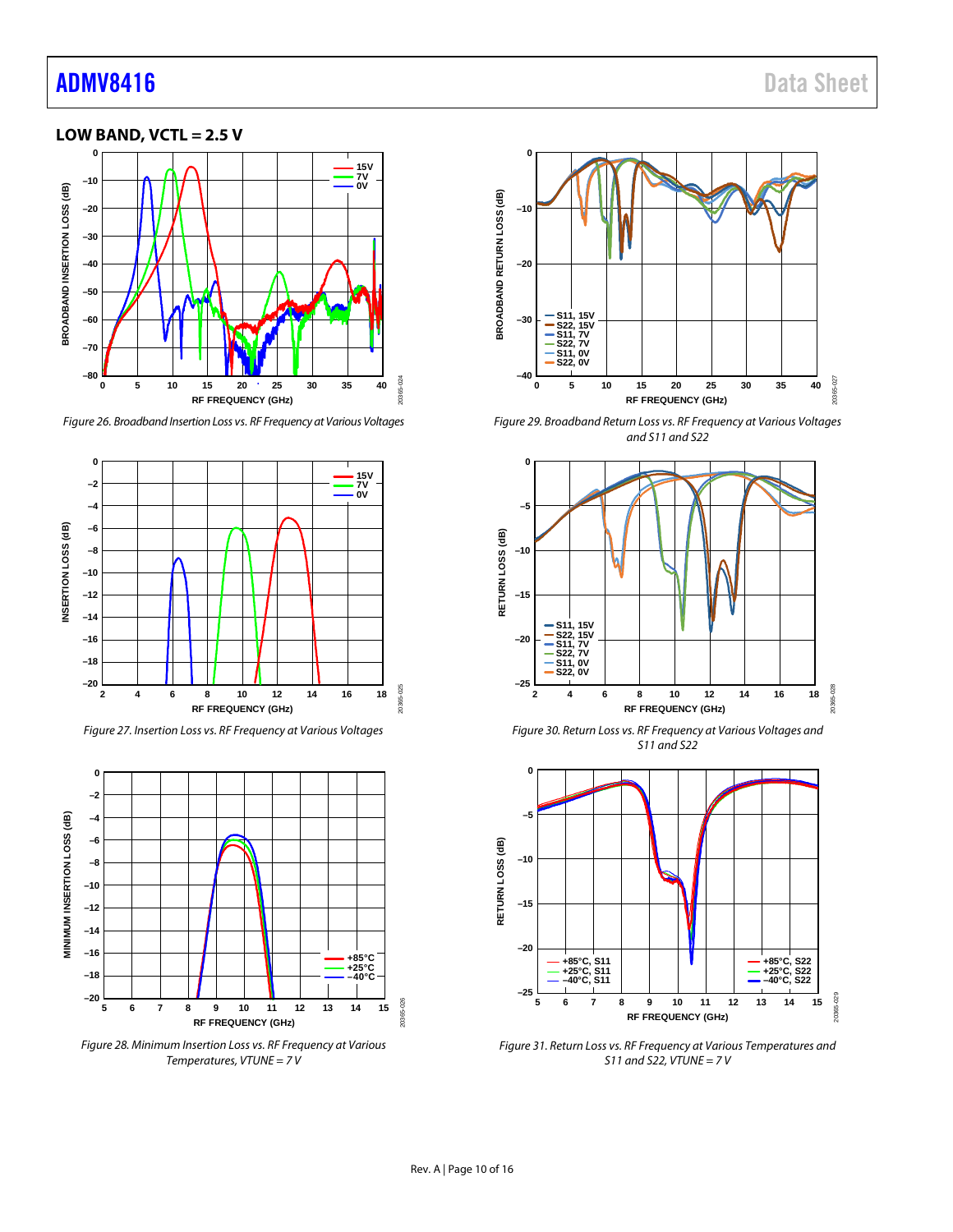# Data Sheet **[ADMV8416](https://www.analog.com/ADMV8416?doc=ADMV8416.pdf)**

**14**

### **13 12 11** f<sub>CENTER</sub> (GHz) **fCENTER (GHz) 10 9 8 7 6 +85°C +25°C –40°C <sup>5</sup> 4** 20365-030 20365-030 **0 15 1 2 3 4 5 6 7 8 9 10 11 12 13 14 VTUNE (V)** *Figure 32. fCENTER vs. VTUNE at Various Temperatures* **20 15** 3dB BANDWIDTH (%) **3dB BANDWIDTH (%) 10 5 +85°C +25°C –40°C 0** 20365-031 20365-031 **0 15 1 2 3 4 5 6 7 8 9 10 11 12 13 14 VTUNE (V)**

*Figure 33. 3 dB Bandwidth vs. VTUNE at Various Temperatures*



*Figure 34. Insertion Loss vs. VTUNE at Various Temperatures*



*Figure 35. Maximum Return Loss in a 2 dB Bandwidth vs. VTUNE at Various Temperatures*



*Figure 36. High-Side Rejection vs. VTUNE at Various Temperatures and 20 dB and 35 dB*



*Figure 37. Low-Side Rejection vs. VTUNE at Various Temperatures and 20 dB and 35 dB*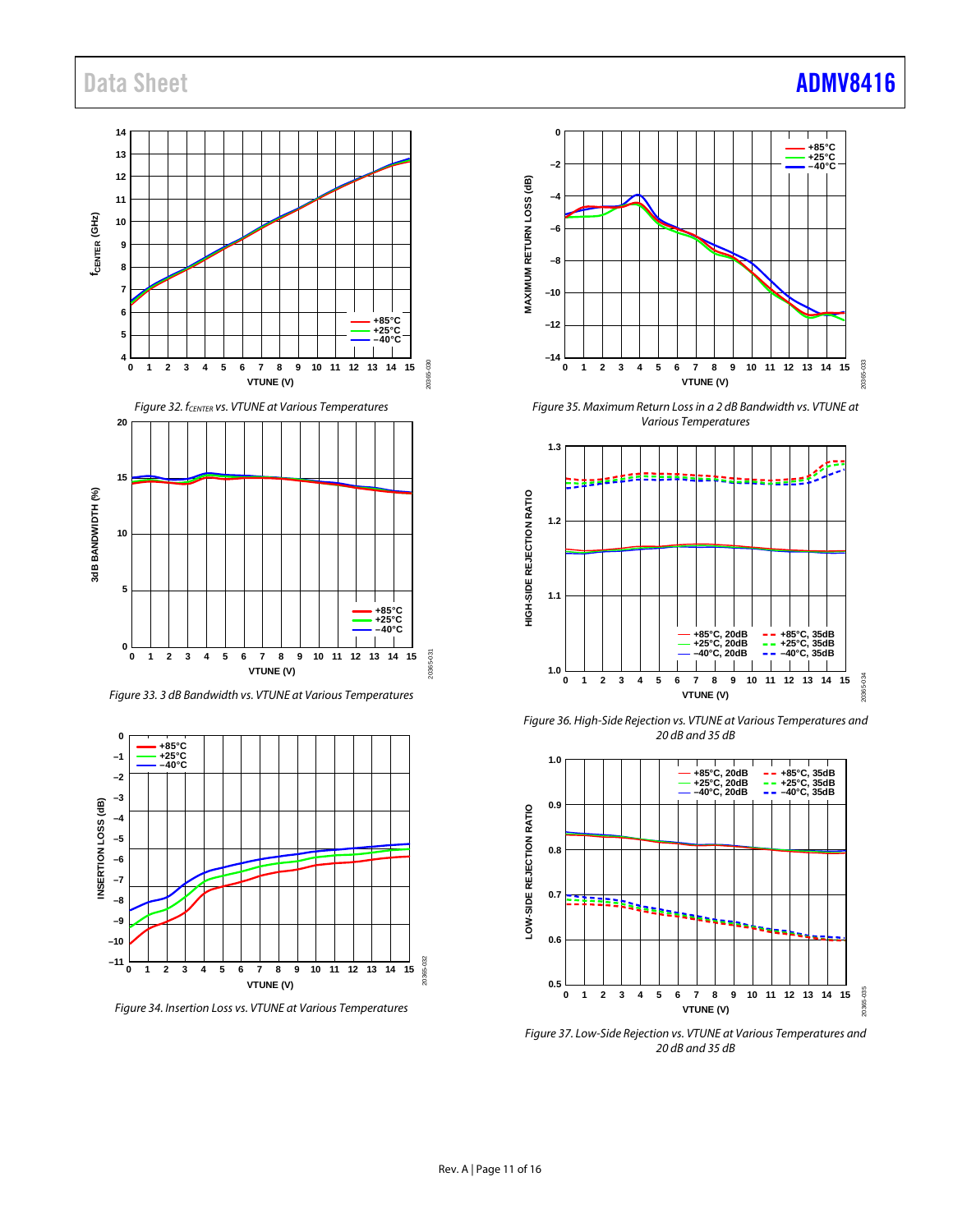# [ADMV8416](https://www.analog.com/ADMV8416?doc=ADMV8416.pdf) Data Sheet





*Figure 39. Group Delay vs. VTUNE at Various Temperatures*



*Figure 40. Group Delay vs. RF Frequency at Various VTUNE*



*Figure 41. Input IP3 vs. VTUNE at Various Temperatures, Input Power (PIN) = 20 dBm*



*Figure 42. Residual Phase Noise vs. Offset Frequency at Various VTUNE*



*Figure 43. Phase Shift vs. Input Power at Various VTUNE*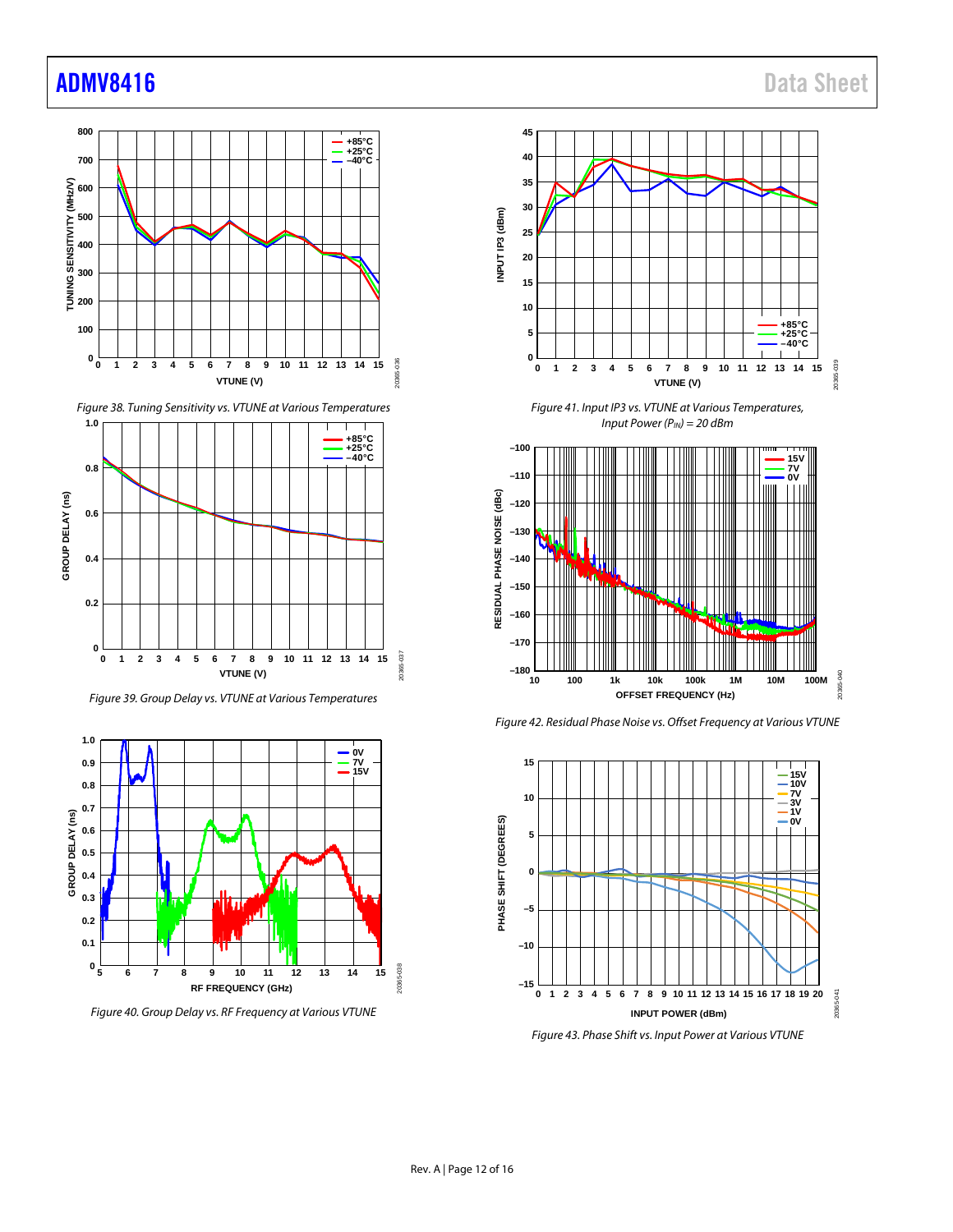### <span id="page-12-0"></span>**PHASE SENSITIVITY**



*Figure 44. fCENTER and Phase Sensitivity vs. VTUNE, High Band*



*Figure 45. fCENTER and Phase Sensitivity vs. VTUNE, Low Band*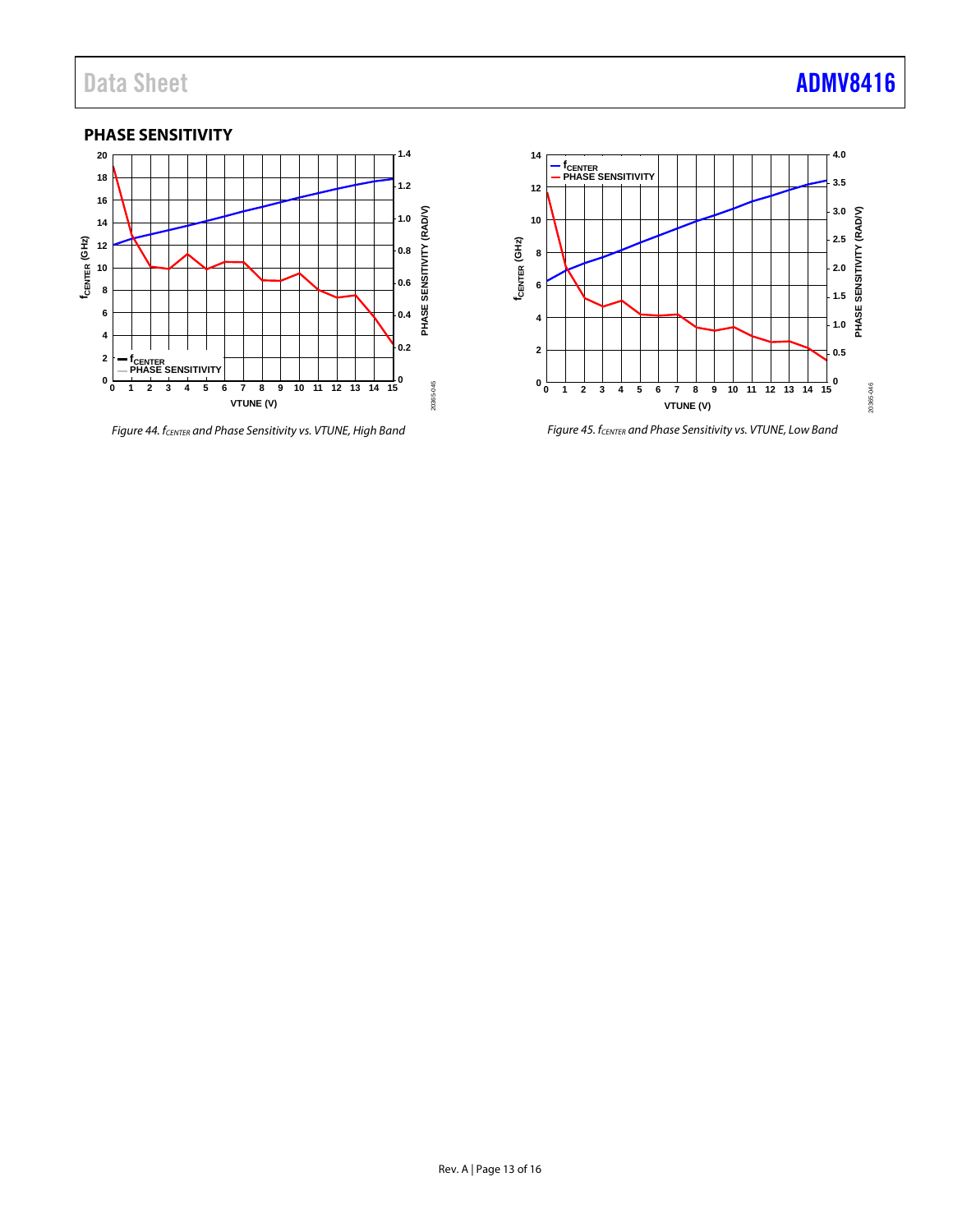# <span id="page-13-0"></span>THEORY OF OPERATION

The ADMV8416 is a MMIC, band-pass filter that features a user-selectable pass-band frequency.

VCTL is control voltage for selecting low or high band-pass filtering. VCTL sets the switch positions for low and high bandpass operation. When  $VCTL = 0$  V, the high band-pass filter is selected, which has an fCENTER range from 12.6 GHz to 16.8 GHz. When VCTL = 2.5 V, the low band-pass filter is selected, which has an fCENTER range from 6.8 GHz to 12 GHz.

The fCENTER is adjustable by supplying VTUNE, which varies from 0 V to 15 V. In typical operation, turn on the level shifter by applying the correct voltage on the VDD pin and VEE pin, then control the switch by supplying the VCTL pin, and lastly, supply the VTUNE for the fCENTER.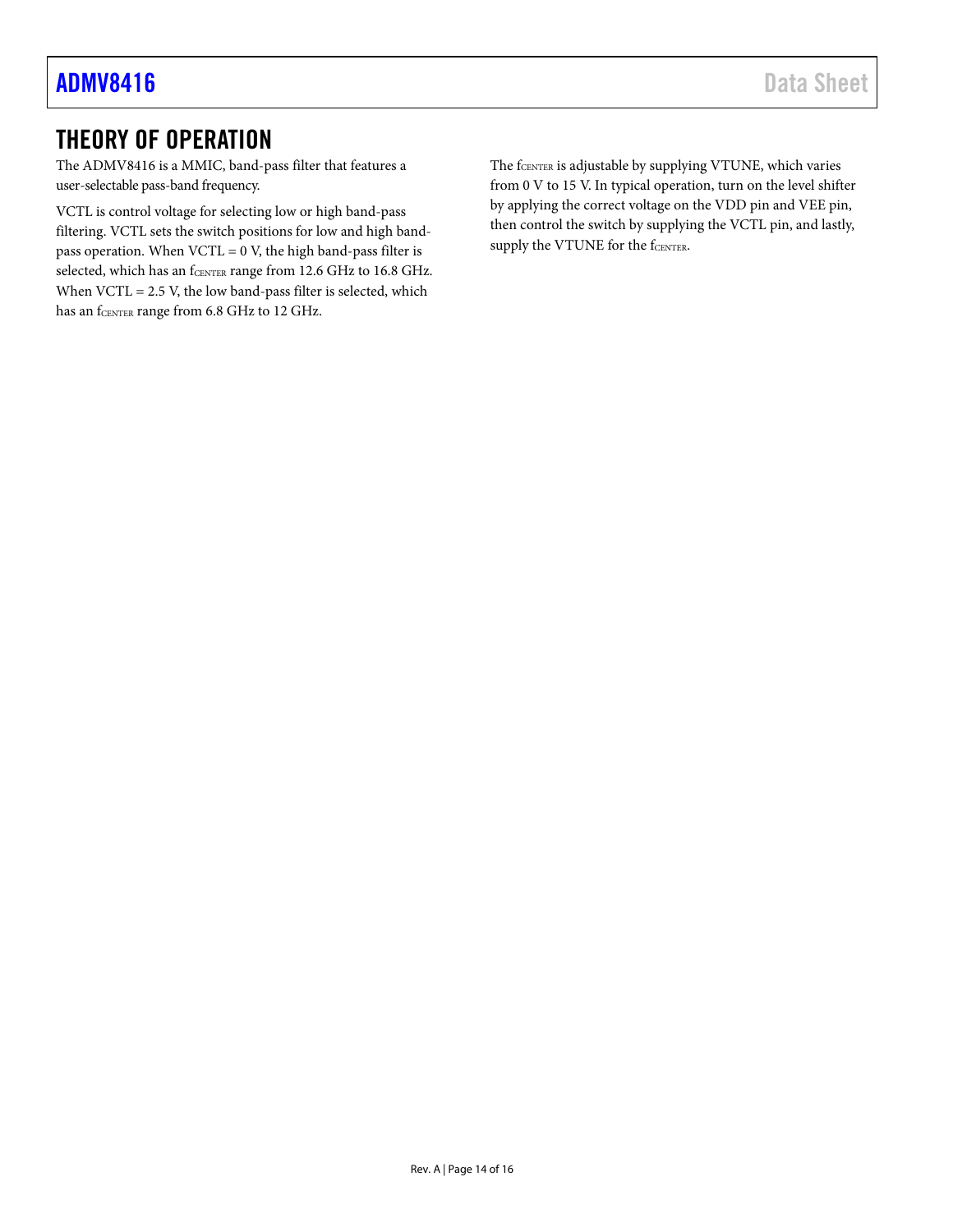20365-042

20365-042

# <span id="page-14-0"></span>APPLICATIONS INFORMATION



*Figure 46. Typical Application Circuit*

### <span id="page-14-2"></span><span id="page-14-1"></span>**TYPICAL APPLICATION CIRCUIT**

[Figure 46](#page-14-2) shows the typical application circuit for the ADMV8416. The RFIN pin and RFOUT pin are dc-coupled, and blocking capacitors are required if the RF line potential is not equal to 0 V.